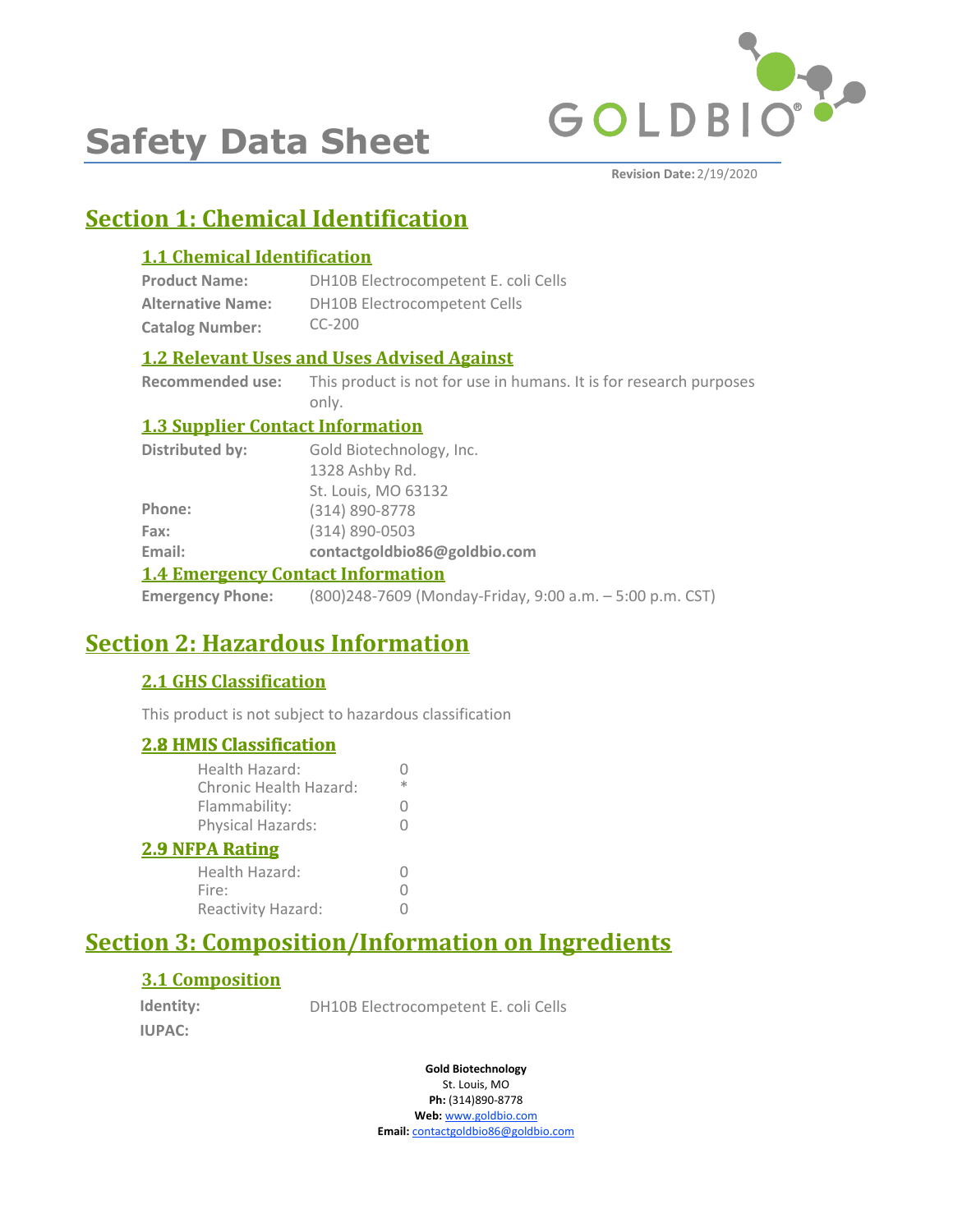**Molecular Weight: Synonyms: CAS Number: Molecular Formula:** DH10B Electrocompetent Cells

# **Section 4: First Aid Measures**

### **4.1 Detailed First Aid Measures**

| Inhalation:                | If breathed in, move person into fresh air. If not breathing, give<br>artificial respiration. Consult a physician.                                    |
|----------------------------|-------------------------------------------------------------------------------------------------------------------------------------------------------|
| Skin:                      | Immediately wash skin copiously with soap and water. Take victim<br>immediately to hospital. Consult a physician.                                     |
| Eye:                       | Immediately rinse out with water for at least 15 minutes. Assure<br>adequate flushing by separating the eyelids with fingers. Consult a<br>physician. |
| Ingestion:                 | Wash out mouth with water. Drink plenty of water. Consult a<br>physician. Never give anything by mouth to an unconscious person.                      |
| <b>Notes to Physician:</b> | Treat symptomatically and supportively.                                                                                                               |

### **4.2 Most Important Symptoms And Effects, Either Acute Or Delayed**

The most important known symptoms and effects are described in the labeling (see section2). And /or in section 11.

### **4.3 Indication of immediate medical attention and special treatment needed**

Not available

### **Section 5: Fire Fighting Measures**

### **5.1 Conditions of flammability:**

Not flammable or combustible.

### **5.2 Suitable extinguishing media:**

Use water spray, alcohol-resistant foam, dry chemical or carbon dioxide.

### **5.3 Specific hazards arising from the chemical**

During a fire, highly toxic gases may be generated by thermal decomposition or combustion – Unknown.

### **5.4 Specific protective actions for fire-fighters:**

Wear self-contained breathing apparatus and protective clothing to prevent contact with skin and eyes.

### **Section 6: Accidental Release Measures**

### **6.1 Personal precautions, protective equipment and emergency procedures:**

Use personal protective equipment. Avoid breathing vapors, mist or gas. Ensure adequate ventilation.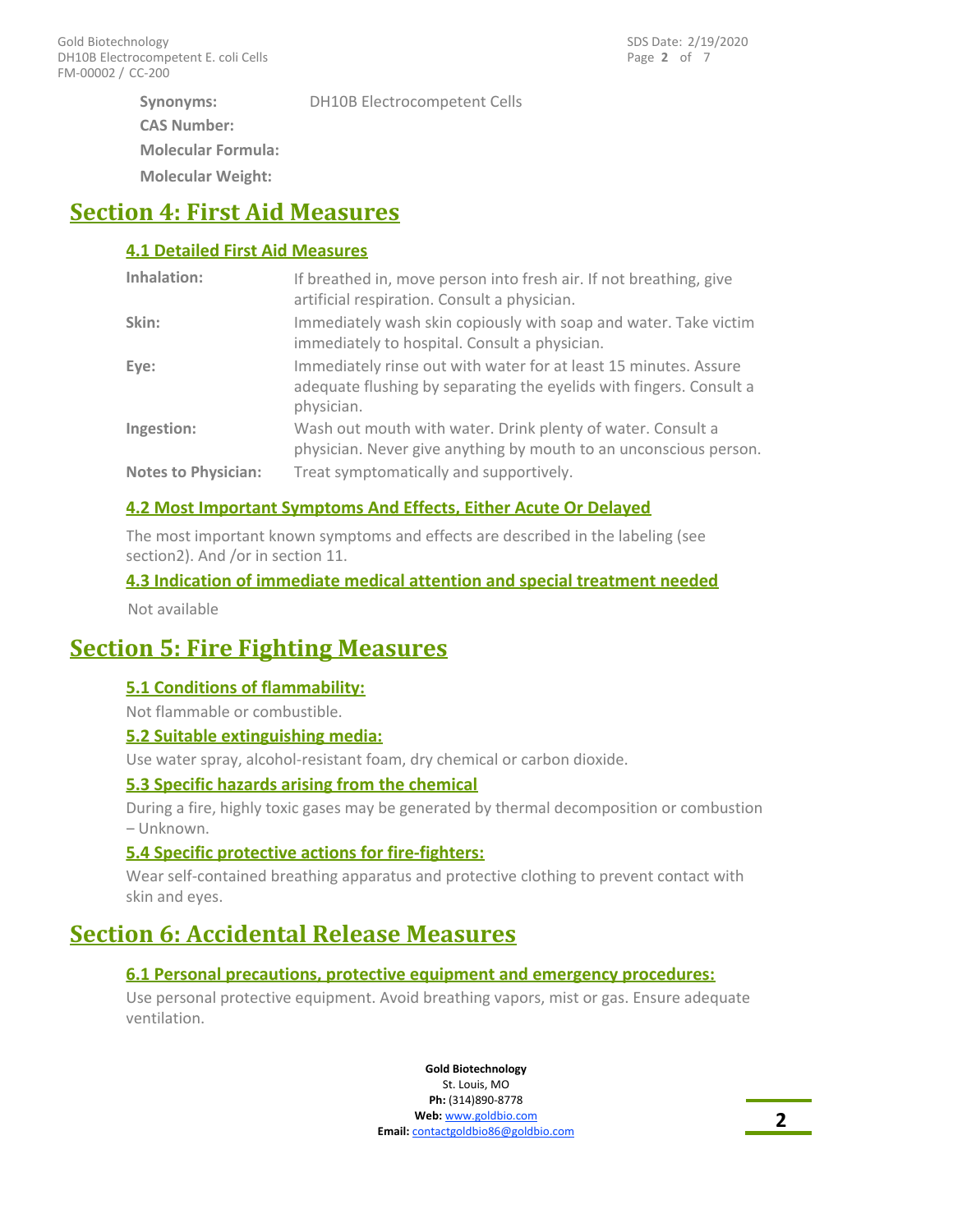### **6.2 Environmental precautions:**

Do not let product enter drains.

### **6.3 Methods and materials for containment and cleaning up:**

Soak up with absorbent material, discard.

### **Section 7: Handling and Storage**

### **7.1 Precautions for safe handling:**

Always wear personal protective equipment (PPE, see section 8).

### **7.2 Conditions for safe storage, including and incompatibilities:**

Keep container tightly closed.

Store the kit at -80°C.

### **Section 8: Exposure Controls / Personal Protection**

### **8.1 Control Parameters:**

Contains no substances with occupational exposure limit values.

### **8.2: Appropriate engineering controls:**

Contains no substances with occupational exposure limit values.

### **8.3 Personal Protective Equipment (PPE):**

**Eye/Face Protection:** Safety glasses with side-shields conforming to EN166. Use equipment for eye protection tested and approved under appropriate government standards such as NIOSH (US) or EN 166(EU).

**Skin Protection:** Handle with gloves. Gloves must be inspected prior to use. Use proper glove removal technique - without touching outer surface of glove - to avoid skin contact with this product. Dispose of contaminated gloves after use in accordance with applicable laws and good laboratory practices. Wash and dry hands. The type of protective equipment must be selected according to the concentration and amount of the dangerous substance at the specific workplace.

**Respiratory Protection:** Where risk assessment shows air-purifying respirators are appropriate use a full-face particle respirator type N100 (US) or type P3 (EN 143) respirator cartridges as a backup to engineering controls. If the respirator is the sole means of protection, use a full-face supplied air respirator. Use respirators and components tested and approved under appropriate government standards such as NIOSH (US) or CEN (EU).

**Other Protective Clothing or Equipment:** Wear appropriate protective clothing to prevent exposure.

# **Section 9: Physical and Chemical Properties**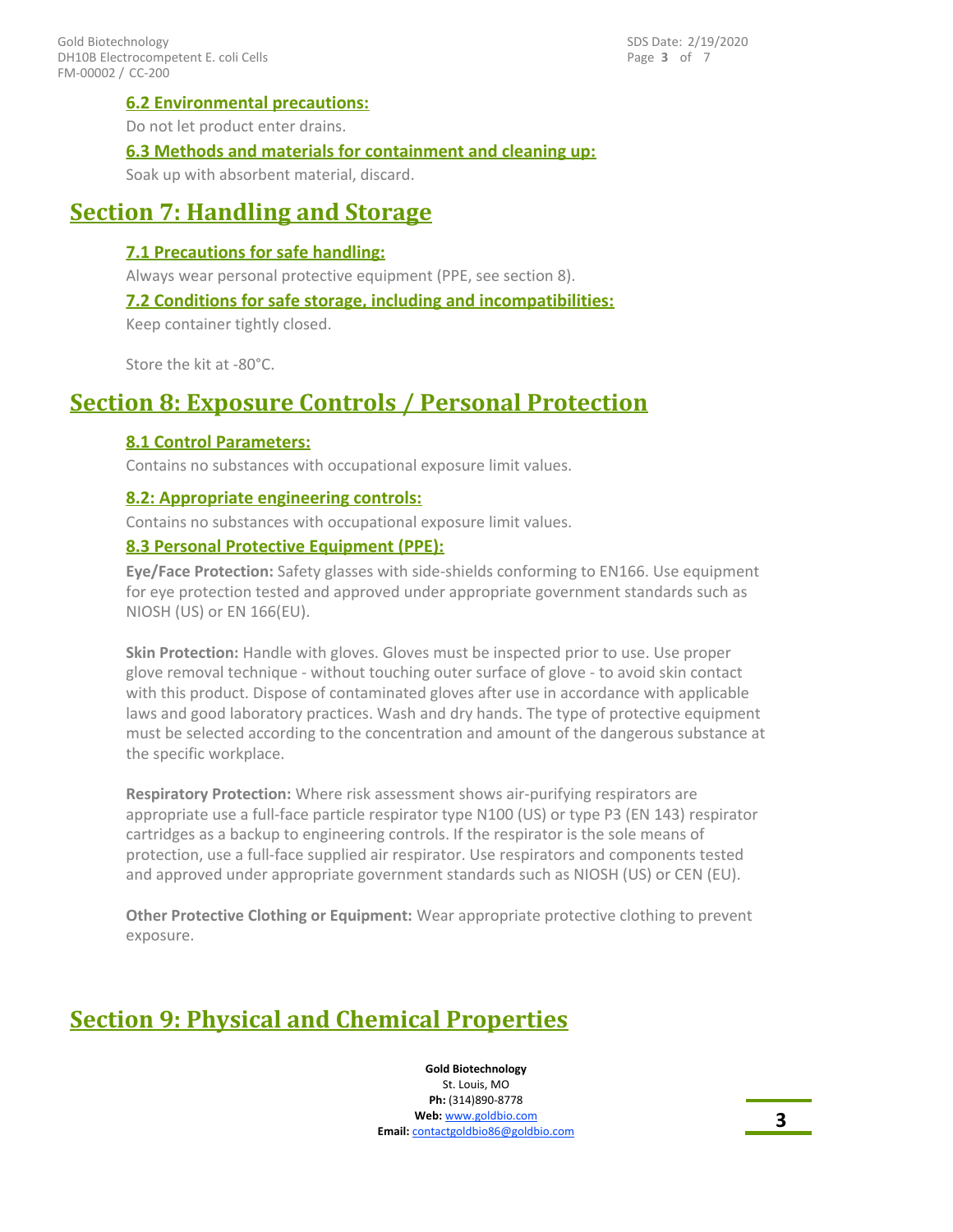### **9.1 General chemical and physical properties**

| Appearance:                                      | Liquid        |
|--------------------------------------------------|---------------|
| Odor:                                            | Odorless      |
| <b>Odor Threshold:</b>                           | Not Available |
| pH:                                              | Not Available |
| <b>Melting Point:</b>                            | Not Available |
| <b>Freezing Point:</b>                           | Not Available |
| <b>Boiling Point/Range:</b>                      | Not Available |
| <b>Flash Point:</b>                              | Not Available |
| <b>Evaporation Rate:</b>                         | Not Available |
| Lower Explosion Limit: Not Available             |               |
| <b>Upper Explosion Limit: Not Available</b>      |               |
| <b>Vapor Pressure:</b>                           | Not Available |
| <b>Vapor Density:</b>                            | Not Available |
| <b>Relative Density:</b>                         | Not Available |
| Solubility:                                      | Not Available |
| <b>Partition Coefficient</b><br>n-octanol/water: | Not Available |
| <b>Auto-Ignition</b><br>Temperature:             | Not Available |
| Decomposition<br>Temperature:                    | Not Available |
| <b>Viscosity:</b>                                | Not Available |

# **Section 10: Stability and Reactivity Data**

### **10.1 Reactivity:**

Not available

### **10.2 Chemical Stability:**

Stable under recommended storage conditions.

#### **10.3 Possibility of hazardous reactions:**

Not available.

### **10.4 Conditions to avoid:**

Incompatible materials.

#### **10.5 Incompatible materials:**

Strong oxidizing agents.

### **10.6 Hazardous decomposition products:**

Hazardous decomposition products formed under fire conditions. - Unknown.

**Gold Biotechnology**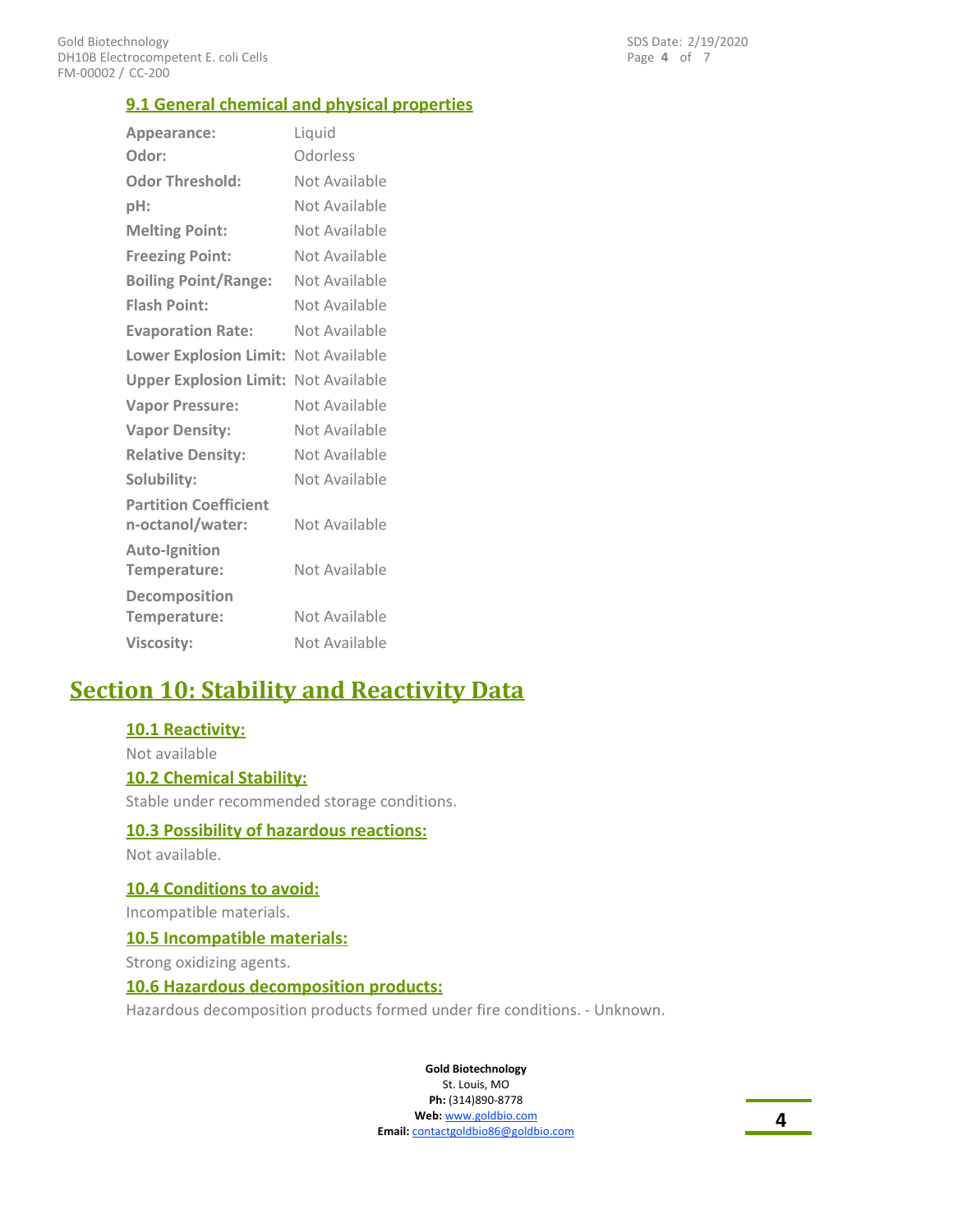Page **5** of 7 SDS Date: 2/19/2020

# **Section 11: Toxicological Information**

### **11.1 Toxicological effects**

**Acute toxicity:**

**Skin corrosion/irritation:**

Not available.

**Respitory or skin sensitization:**

Not available.

**Germ cell mutagenicity:**

Not available.

**Carcinogenicity:**

| IARC:                         | No component of this product present at levels greater than or equal<br>to 0.1% is identified as probable, possible or confirmed human<br>carcinogen by IARC.  |  |
|-------------------------------|----------------------------------------------------------------------------------------------------------------------------------------------------------------|--|
| <b>ACGIH:</b>                 | No component of this product present at levels greater than or equal<br>to 0.1% is identified as probable, possible or confirmed human<br>carcinogen by ACGIH. |  |
| NTP:                          | No component of this product present at levels greater than or equal<br>to 0.1% is identified as probable, possible or confirmed human<br>carcinogen by NTP.   |  |
| OSHA:                         | No component of this product present at levels greater than or equal<br>to 0.1% is identified as a carcinogen or potential carcinogen by<br>OSHA.              |  |
| <b>Reproductive toxicity:</b> |                                                                                                                                                                |  |

Not available.

### **STOT-single exposure:**

Not available.

**STOT-repeated exposure:**

Not available.

**Aspiration hazard:**

Not available.

**Likely routes of exposure:**

Respiratory organs, mouth, skin, and eyes.

### **Symptoms of exposure:**

To the best of our knowledge, the chemical, physical, and toxicological properties have not been thoroughly investigated.

# **Section 12: Ecological Information**

### **12.1 Toxicity:**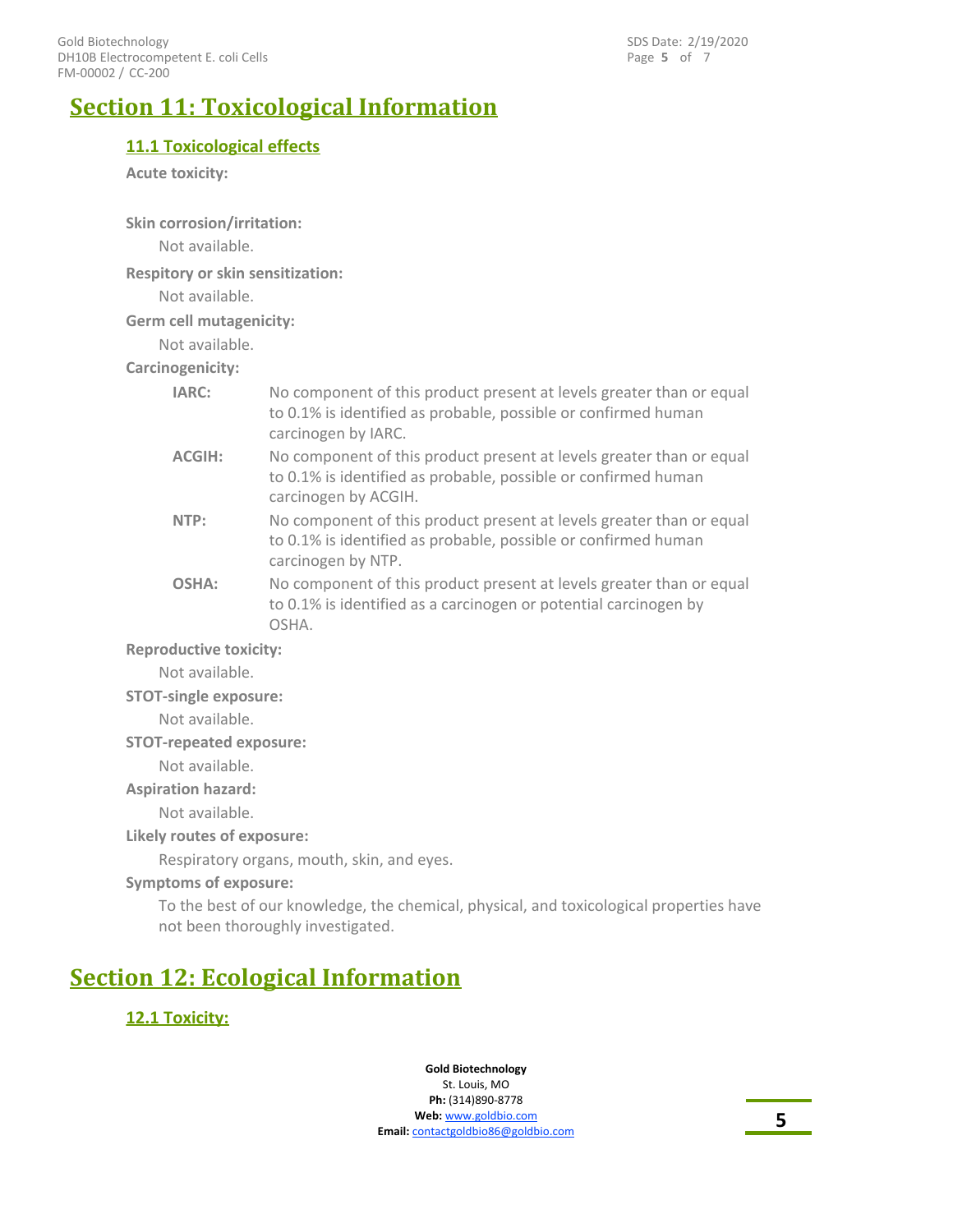FM-00002 / CC-200 Gold Biotechnology DH10B Electrocompetent E. coli Cells Page **6** of 7 SDS Date: 2/19/2020

Not available. **12.2 Persistence and degradability:** Inherent biodegradability. **12.3 Bioacumulative potential:** Does not bioaccumulate. **12.4 Mobility in soil:** Not available. **12.5 Other adverse effects:** None.

### **Section 13 Disposal Considerations**

Dispose of product in accordance with local rules and regulations.

### **Section 14: Transport Information**

### **14.1 US Department of Transportation (DOT)**

This material is considered to be non-hazardous for transport.

### **14.2 International Maritime Dangerous Goods (IMDG):**

This material is considered to be non-hazardous for transport.

### **14.2 International Air Transportation Association (IATA)**

This material is considered to be non-hazardous for transport.

### **Section 15: Regulatory Information**

#### **SARA 302 Components:**

SARA 302: No chemicals in this material are subject to the reporting requirements of SARA Title III, Section 302.

### **SARA 313 Components:**

SARA 313: This material does not contain any chemical components with known CAS numbers that exceed the threshold (De Minimis) reporting levels established by SARA Title III, Section 313.

### **SARA 311/312 Hazards:**

No SARA Hazards.

| <b>Massachusetts Right To Know Components:</b> |             |
|------------------------------------------------|-------------|
| DH10B Electrocompetent E. coli Cells           |             |
| <b>Pennsylvania Right To Know Components:</b>  | $CAS - No.$ |
| DH10B Electrocompetent E. coli Cells           |             |
| <b>New Jersey Right To Know Components:</b>    | $CAS - No.$ |
| DH10B Electrocompetent E. coli Cells           |             |
| <b>California Prop. 65 Components:</b>         |             |